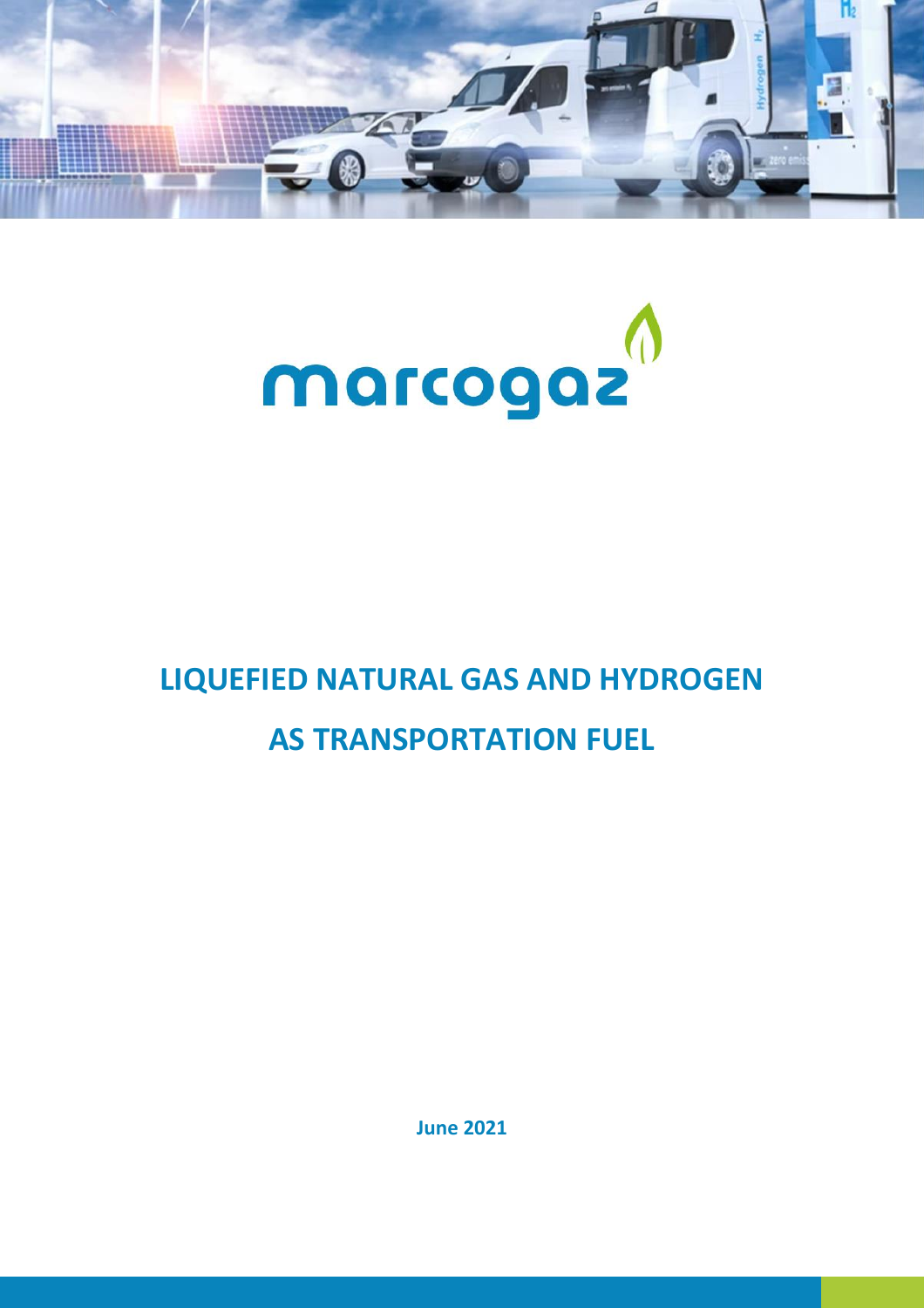## **Contact**

MARCOGAZ AISBL

Rue Belliard, 40

1040 Brussels – Belgium

marcogaz@marcogaz.org

**www.marcogaz.org**

# **ABOUT MARCOGAZ**

Founded in 1968, MARCOGAZ is the technical association of the European gas industry. It represents 30 member organisations from 20 countries. Its mission encompasses monitoring and policy advisory activities related to the European technical regulation, standardisation and certification with respect to safety and integrity of gas systems and equipment, rational use of energy as well as environment, health and safety issues. It is registered in Brussels under number BE0877 785 464.

# **DISCLAIMER**

This document and the material herein are provided "as is". All reasonable precautions have been taken by MARCOGAZ to verify the reliability of the content in this document. However, neither MARCOGAZ nor any of its officials, agents, data or other third-party content providers provides a warranty of any kind, either expressed or implied, and they accept no responsibility or liability for any consequence of use of the document or material herein.

The information contained herein does not necessarily represent the views of all Members of MARCOGAZ. The mention of specific companies or certain projects or products does not imply that they are endorsed or recommended by MARCOGAZ in preference to others of a similar nature that are not mentioned. The designations employed, and the presentation of material herein, do not imply the expression of any opinion on the part of MARCOGAZ concerning the legal status of any region, country, territory, city or area or of its authorities, or concerning the delimitation of frontiers or boundaries.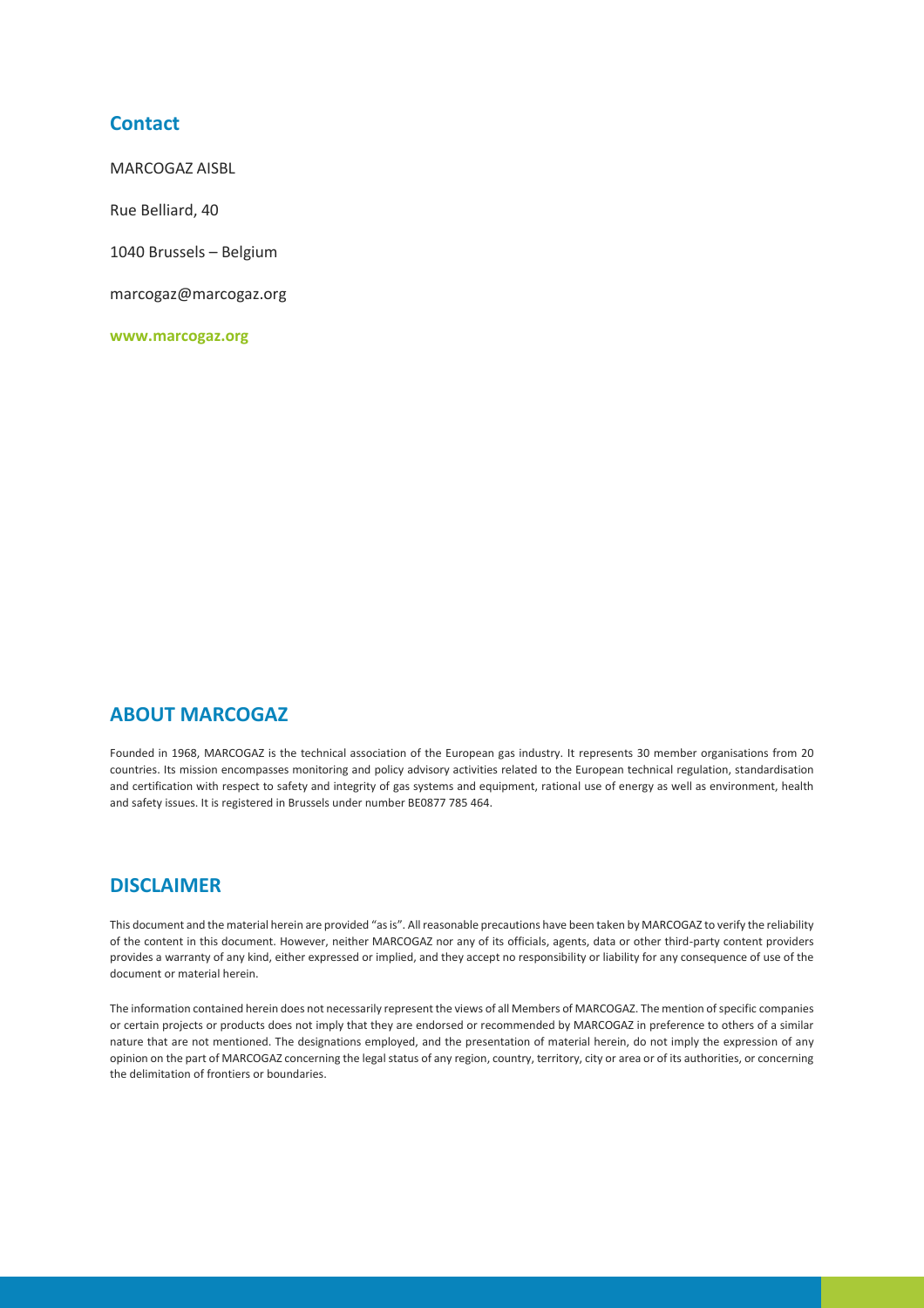# **TABLE OF CONTENT**

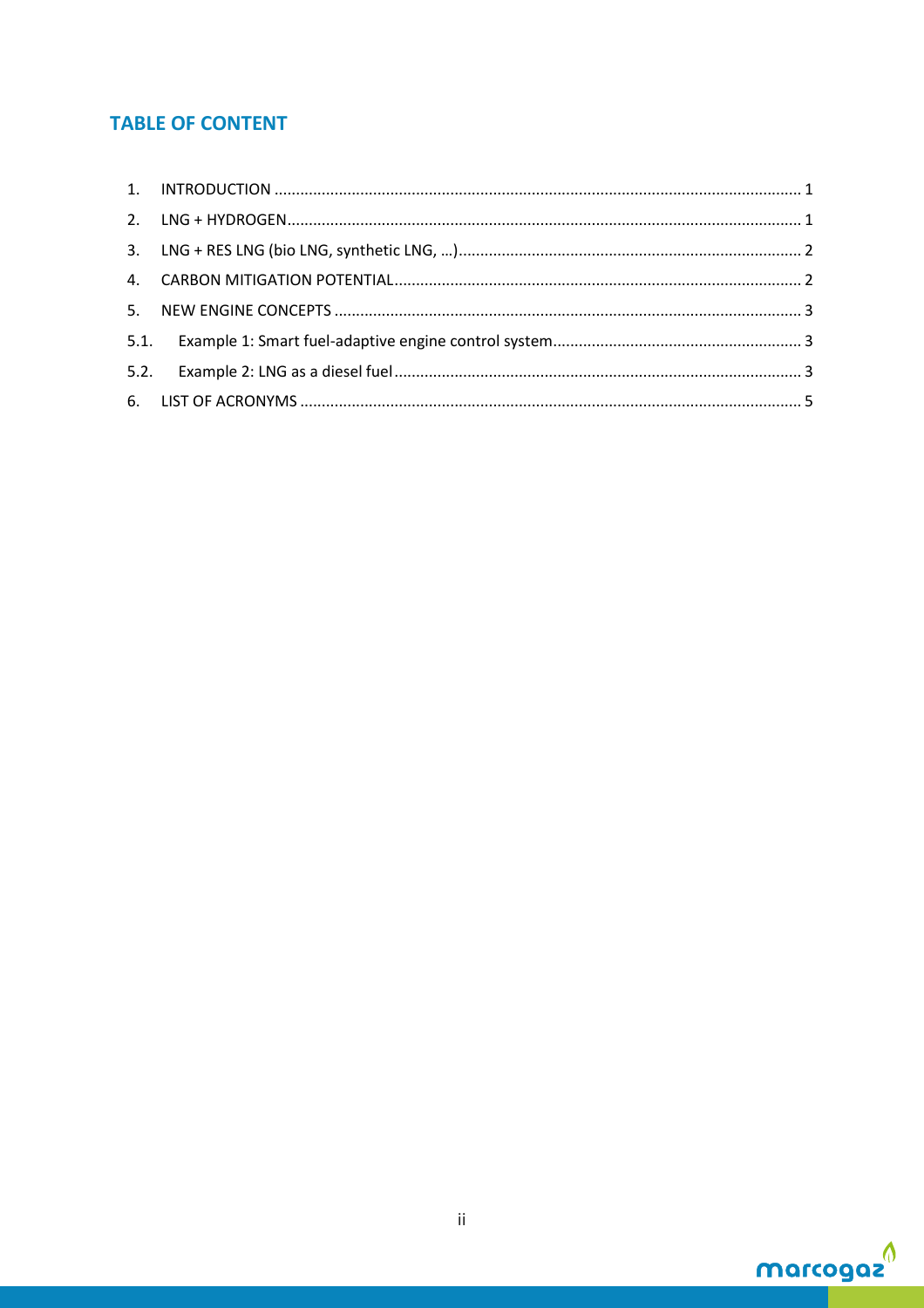#### <span id="page-3-0"></span>**1. INTRODUCTION**

Liquefied natural gas (LNG) is becoming an attractive alternative to traditional transportation fuels such as diesel and heavy fuel oil. The major advantages in terms of pollutant and noise emissions make it attractive for powering ships and on- and off-road vehicles. The drive towards sustainability and to reduce the  $CO<sub>2</sub>$  emissions even further have led to the increased interest of using (green) hydrogen and biogas as transportation fuel. However in this document we explore the blending of LNG with renewable fuels such as bio LNG for use as a fuel in marine applications, including its carbon mitigating potential, which is analysed to address maritime long term investments in the perspective of more stringent regulations on emissions. It is also presenting the implications of blending natural gas with (green) hydrogen.

Finally, new engine concepts are discussed that can help reducing the  $CO<sub>2</sub>$  emission and fuel consumption while maintaining optimum engine performance.

#### <span id="page-3-1"></span>**2. LNG + HYDROGEN**

For transportation applications the LNG and the liquid hydrogen cannot be blended for physical reasons. At atmospheric pressure, LNG is liquid between -162°C and -182°C while, in this range of temperature, hydrogen is gaseous and cannot be blended since the mix of a liquid and a gas is not possible (biphasic).

| <b>Temperature</b> | <b>Natural gas</b> | <b>Hydrogen</b> | <b>Blending feasibility</b>                                   |
|--------------------|--------------------|-----------------|---------------------------------------------------------------|
|                    | Gaseous            |                 | $Mix = possible$<br>(but % of $H_2$ is limited <sup>1</sup> ) |
| $-162^{\circ}C$    |                    |                 |                                                               |
|                    | Liquid (LNG)       | Gaseous         | Mix impossible                                                |
| $-182^{\circ}$ C   |                    |                 |                                                               |
|                    |                    |                 | Mix impossible                                                |
| $-253^{\circ}C$    | Solid              |                 |                                                               |
|                    |                    | Liquid          | Mix impossible                                                |

<sup>1</sup> Present, there is no engine that can switch from 100% LNG to 100% hydrogen. Other issues are currently investigated by MARCOGAZ.

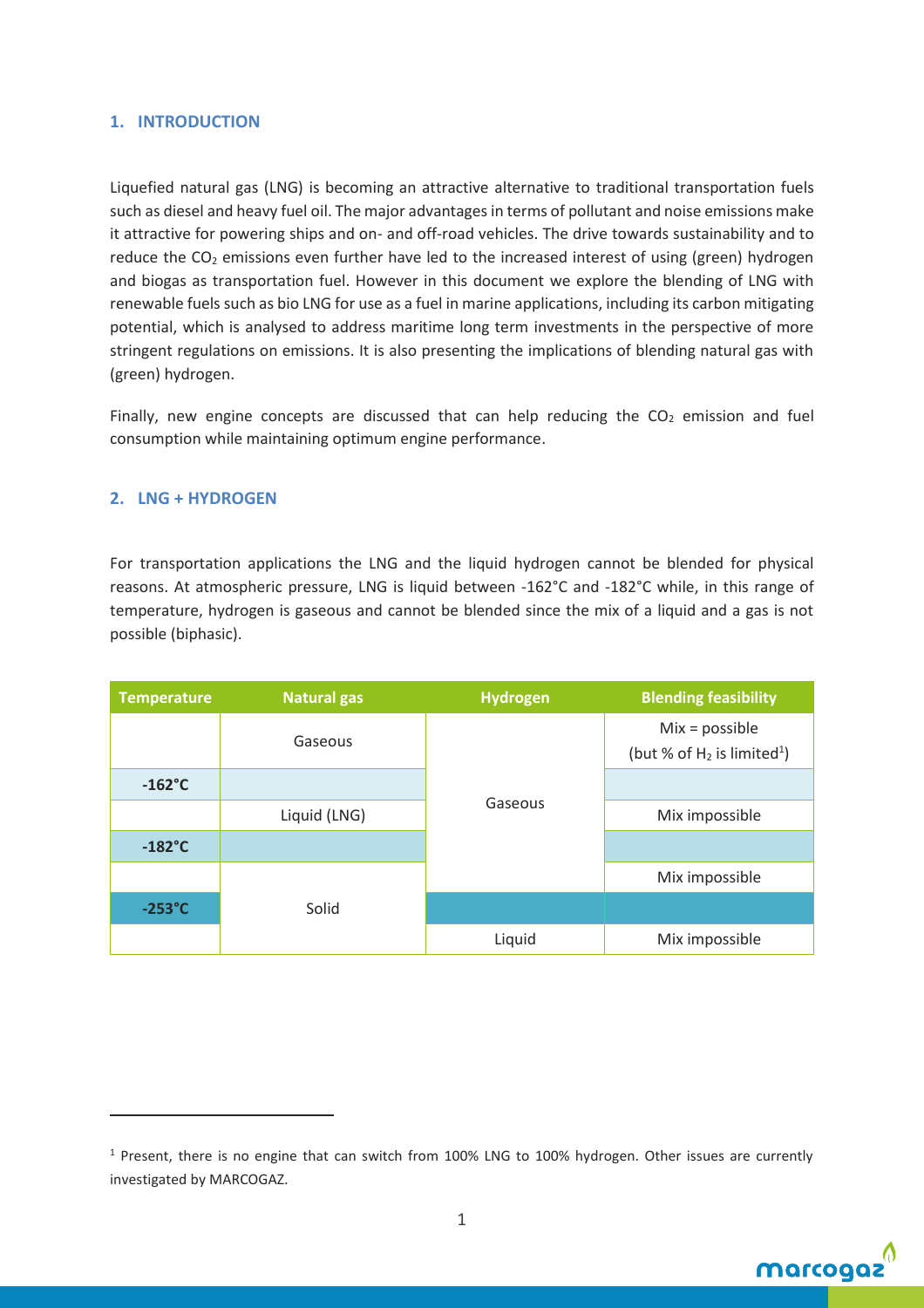#### <span id="page-4-0"></span>**3. LNG + RES LNG (bio LNG, synthetic LNG, …)**

Despite the initial feedstocks are different, similar approach, as describe below, applies for each RES LNG.

At this moment, no physical (same range of temperature) and chemical limitation for blending LNG and RES LNG has been identified. However, the difference of quality needs to be addressed prior to the blending and the mix should comply with the standards:

- EN 16723-1 "*Natural gas and biomethane for use in transport and biomethane for injection in the natural gas network - Part 1: Specifications for biomethane for injection in the natural gas network*" specified the requirements for injection in the grids.
- EN 16723-2 "*Natural gas and biomethane for use in transport and biomethane for injection in the natural gas network - Part 2: Automotive fuels specification*" specifies automotive fuels application.
- For marine applications, EN ISO 23306 "*Specifications of Liquefied Natural Gas as a fuel for marine applications"* specifies the quality requirements for LNG used as a fuel for marine applications. The document identifies the components and physicochemical characteristics of the fuel that shall be measured or calculated and the related test methods. For example, the document provides information on the calculation of the methane number (PKI  $MN<sup>2</sup>$  and  $MWM<sup>3</sup>$ ) and the Wobbe index.

#### <span id="page-4-1"></span>**4. CARBON MITIGATION POTENTIAL**

European Commission's Joint Research Centre (EC-JRC) performed an evaluation "Well-to-Tank" (WTT study, v.5, 2020)<sup>4</sup> energy use and greenhouse gas (GHG) emissions. For the evaluation EC-JRC applied more than 250 modelled pathways, both in terms of WTT energy expended for production and resulting GHG emissions.

From the analysis of the results, the following general conclusions can be drawn regarding LNG and RES LNG:

- In terms of WTT energy required for fuel production, among fossil based fuels, the representative pathways for LNG and CNG resulted in more energy efficient routes than conventional crude oil based ones.
- Among the pathways with high-energy input, liquefied bio-methane (LBM) is included in the most WTT energy-intensive pathways.

<sup>4</sup> <https://ec.europa.eu/jrc/en/publication/eur-scientific-and-technical-research-reports/jec-well-tank-report-v5>



<sup>&</sup>lt;sup>2</sup> PKI MN is a tool to calculate Methane Number for LNG

<sup>&</sup>lt;sup>3</sup> MWM is manufacturers calculation method of Methane Number for LNG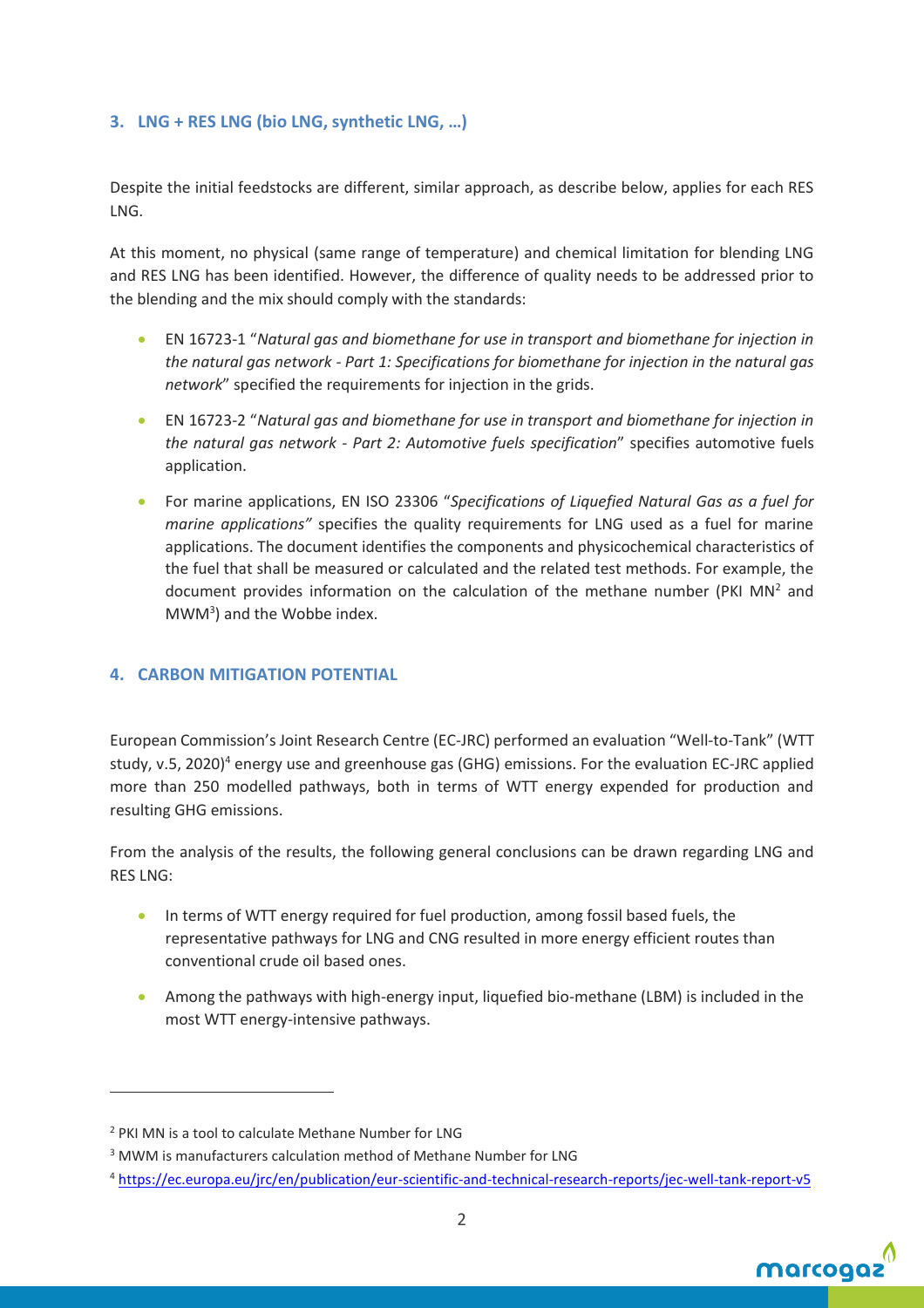• LBM/CBM (liquefied/compressed bio-methane) is among the pathways that offer the possibility to achieve negative WTT emissions. Biomethane negative emissions are results as a reduction of GHG emissions compared to a reference use (e.g. avoided  $CH_4$  emissions) and this pathway is reducing emissions.

#### <span id="page-5-0"></span>**5. NEW ENGINE CONCEPTS**

#### <span id="page-5-1"></span>5.1. Example 1: Smart fuel-adaptive engine control system

The composition (the 'quality') of the LNG varies substantially with the geographical origin due to differences in natural gas sources, production technologies and target markets for the LNG. Confronted with this range of fuel compositions than normally specified for a given engine, manufacturers ordinarily must either derate the engine with the concomitant loss of performance or restrict the range of fuels. This may result in either a limitation of the supply options for the end user or increased processing cost for the fuel supplier, or in (structural) reduction in engine performance.

A better solution for both fuel suppliers and end users is the real-time adjustment of the engine settings based on the measured composition of the fuel that enters the engine. The advantage of such a feed-forward fuel-adaptive engine control system is that the engine only will be adjusted from its optimal setting (maximum power and efficiency) when the methane number is lower than specified.

Shell Global Solutions and DNV have tested a feed-forward fuel-adaptive control system, which combines a gas composition sensor located upstream of the engine and the DNV methane number algorithm to provide real-time engine performance optimization in response to changes in gas composition<sup>5</sup>.

The results revealed substantial fuel savings (up to 6%) when demonstrating this concept on a leanburn gas engine. Furthermore, a feed-forward fuel-adaptive control system maximizes the range of gas compositions for this market.

#### <span id="page-5-2"></span>5.2. Example 2: LNG as a diesel fuel

With increased awareness and scrutiny of greenhouse gas (GHG) emissions, the heavy-duty truck industry is on the lookout for solutions that can maximize GHG savings, through either lowering fuel consumption and lowering methane slip<sup>6</sup>.

Recently, high pressure direct injection (HPDI) truck engines using LNG have been successfully introduced into the market. The working principle of HPDI enginesis the direct injection of the gaseous

 $6$  Methane slip is gas that is not used as fuel in the engine and it escapes into the atmosphere during incomplete combustion escaping into the exhaust.



<sup>&</sup>lt;sup>5</sup> van Dijk, G., van Essen, M., and Gersen, S. (eds.), "A Feed-Forward Fuel-Adaptive Gas Engine Control Approach Based on a Knock-Prediction Algorithm," 17th Conference "The Working Process of the Internal Combustion Engine", Graz, Austria, September 26-27, 2019.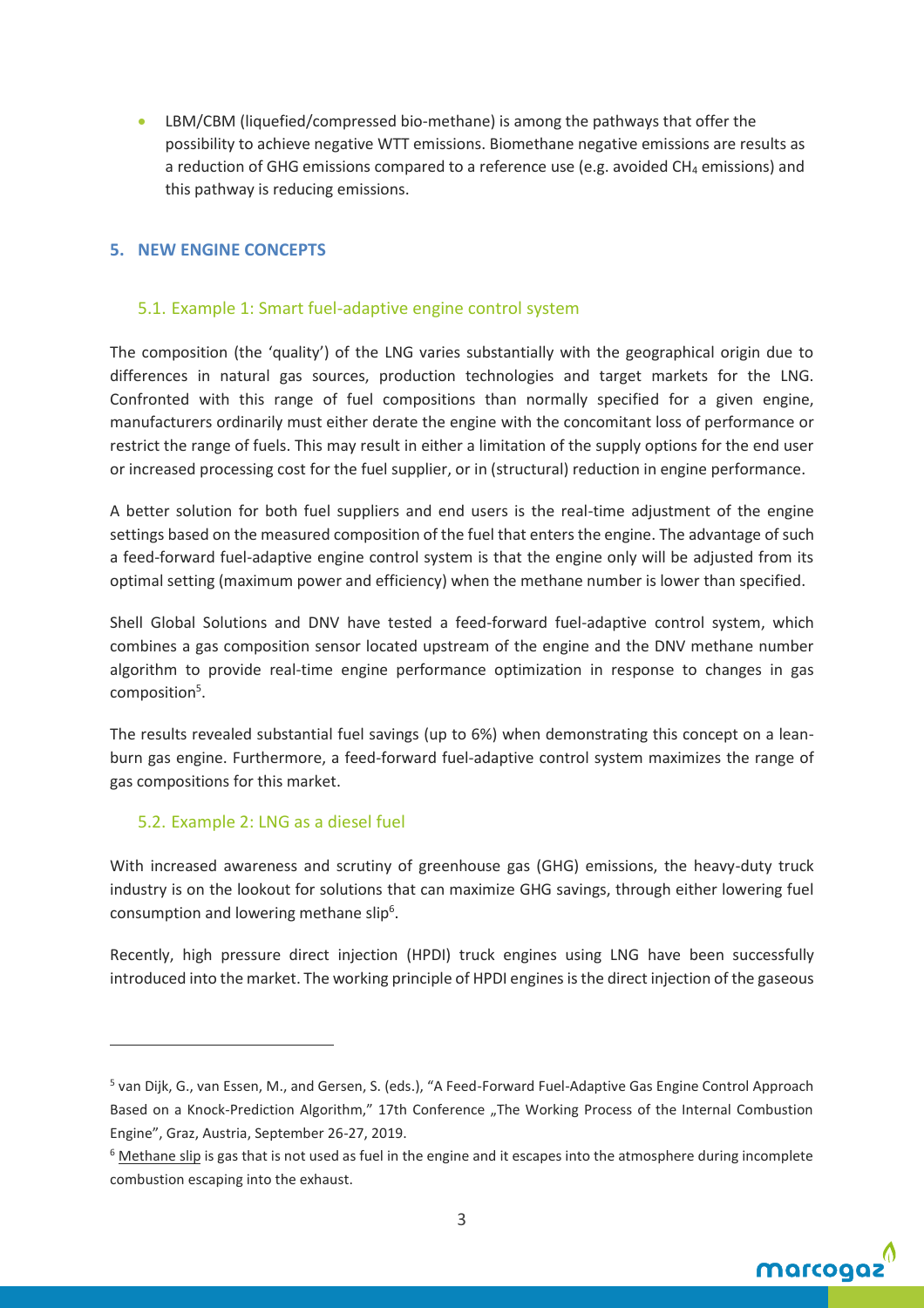fuel (natural gas) in the cylinder during the high-pressure phase of the engine cycle. The start of the ignition of the injected gaseous fuel is triggered by the pre-injection of small amount (pilot) diesel fuel. The efficiencies obtained in HPDI engines are substantially higher and the use of HPDI results in lower CO<sup>2</sup> emissions and the methane slip is reduced substantially.

The removal of the diesel pilot injection would further improve the HPDI engine concept in term of the reduction of emissions (carbon dioxide  $(CO_2)$ , methane  $(CH_4)$  and others), lower hardware cost (CAPEX) and lower operational cost (OPEX). However, the slow autoignition of most LNG compositions, responsible for its knock resistance, makes it unfit for (direct) use in diesel engines. To convert LNG into a diesel fuel, DNV and Shell Global Solutions investigated the option to enhance the autoignition of LNG by adding a cetane enhancing additive to LNG.

DNV and Shell Global Solutions recently successfully demonstrated a mono-fuel HPDI engine concept using a cetane enhanced LNG fuel (without the pre-injection of a diesel pilot)<sup>7</sup>.

<sup>7</sup> Kofod, M., Sleeswijk Visser, F., Bosma, P., van Erp, M. et al., "LNG Fuel Differentiation: DME/LNG Blends for HPDI Engines," SAE Technical Paper 2020-01-2078, 2020, doi:10.4271/2020-01-2078.